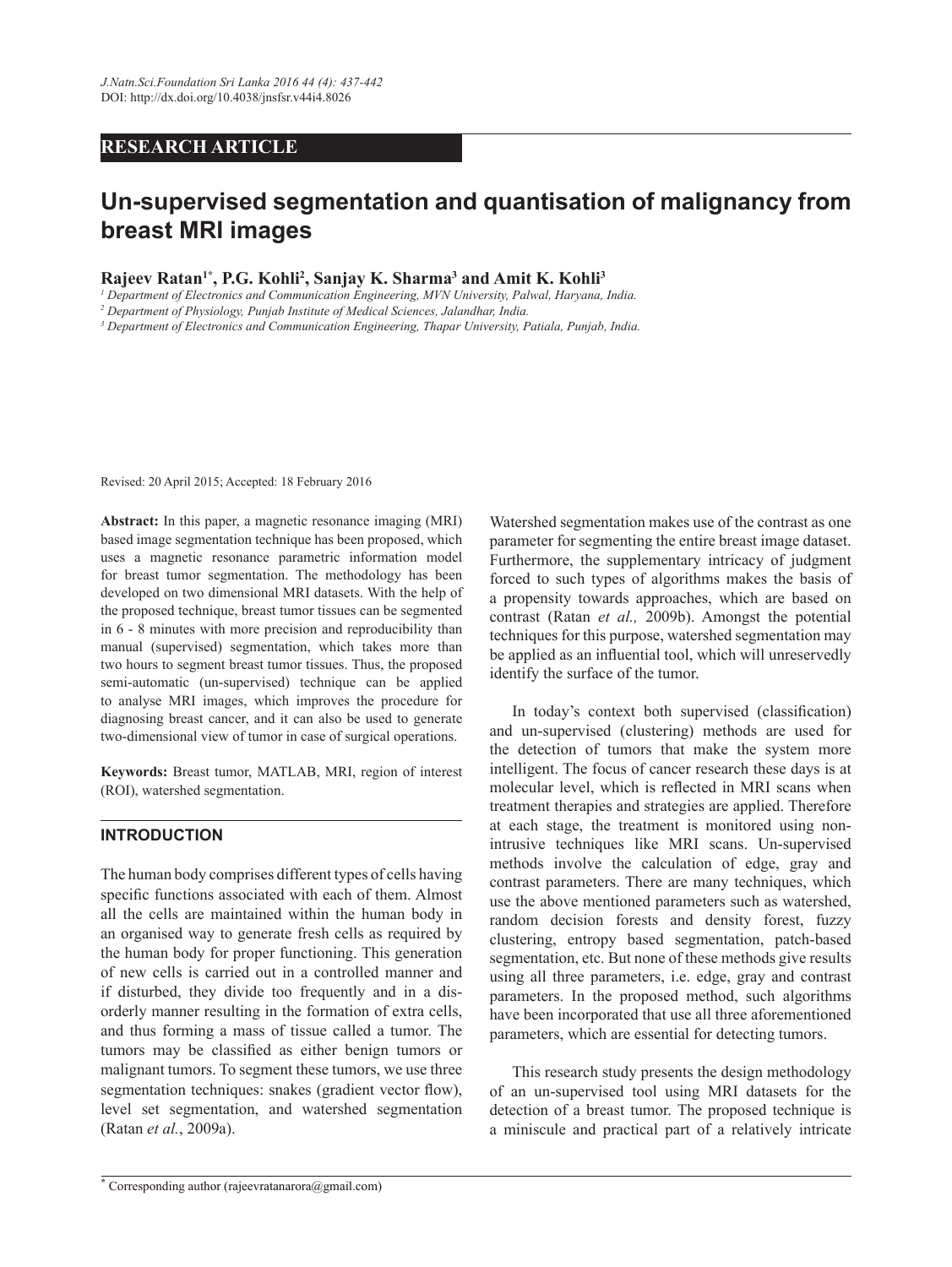system. The presented technique is useful for surgeons to envisage within the human body, so that they can carry out operations without performing open surgery. The endeavour of this proposed methodology is to segment the breast tumor in breast MRI images, so as to make the tumor perceptible, which will ease the treatment. Computed tomography (CT) scan and MRI are the diagnostic instruments, which are usually proposed for this treatment. In this paper, the images used have been taken from MRI (Black *et al.,* 1997; Deng *et al.,* 2001).

 Algorithms based on segmentation using the watershed technique have been applied for the detection of tumor in two-dimensional view. MATLAB has been used to carry out the aforesaid.

## **METHODOLOGY**

An un-supervised shape, texture, and content based method has been applied to examine MRI breast images with comparatively lower computational necessities. The proposed methodology is shown in Figure 1.



Figure 1: Proposed methodology for breast tumor detection using watershed segmentation

The division of MRI image areas is done using a blockbased method (Hinz *et al*., 2002; Fadi & Abdel, 2007). Each block is examined by scheming its multiple parametric values. In this context, the multi-parameter values mean the subsequent three features: the edges (E), gray values (G), and contrast (H) of the block of MRI image under scrutiny (Jolesz & Blumenfeld, 1994; Dewalle *et al*., 2008; Jason *et al*., 2008). For the analysis of such small tissue or structure a block system is devised that divides the region of interest (ROI), which is highly dependent on imaging modalities into block size (B). A block (B) is denoted as a part of the whole image (ROI).

Computed tomography (CT) scan can be acquired only in axial  $(X-Y)$  plane, but MRI can be acquired in axial  $(X-Y)$ Y), sagittal (X-Z) and coronal (Y-Z) planes. In MRI, each dissimilar type of image is referred to as a sequence. The primary MR sequences include T2, T1, T1 with contrast, diffusion and flair. Each sequence has to be acquired separately, which means that the MRI procedure is consuming more time in comparison to a CT scan.

The first step is pre-processing, which uploads the MRI image sequences to MATLAB workspace to use this input sequences as input data. Thereafter, de-noising algorithms have to be applied on input image sequences, which makes the input data noise free (Bailet *et al.,* 1992; Abbasi & Mokhtarian, 2001).

 Current trends in medical image investigations frequently comprise steps, so that an image can be segmented with respect to a small number of factors and into lesser sizes to deal with the various features of examining images into regions, which are anatomically and pathologically significant (Lei & Chan, 2001; Bountris *et al.,* 2005). The investigation in the areas of physiological as well as pathological concerns can be made easier and more definable by categorising regions using multi-parameter values. The multi-parameter factors mean the explicit values for the edges (E), gray (G), and contrast (H) parameters of the pixels present in the images (Krishnan & Atkins, 1998; Lihua *et al.,* 2007; Nacim *et al.,* 2007).

 The borders of an object can be determined by the edge information. It is primarily used for investigation to obtain resemblance condition for a pre-determined object. The incidences of mammogram compression reduce the edge. Therefore, the proposed methodology uses the Sobel edge detection technique for the detection of image edges  $(I<sub>E</sub>)$ , because it compensates the effects of mammogram compression in the image sequences. In Sobel edge detection algorithm, the image edges can be perceived with the help of filtering of the input MRI image using two convolution kernels in tandem, one for detecting alteration in vertical contrast (hx), and the other one for sensing horizontal contrast (hy) as represented in equation (1). Image output  $(I<sub>E</sub>)$  can be attained by scheming the gradient magnitude of each and every pixel, which has been shown in equation (2). Thereafter, the edge parameter (E) is calculated, whereby E (r,c) enhances by one, every time when  $I_E(x, y) = '1'$  in the slab under supervision, as expressed in equation (3).

$$
H_x = \begin{bmatrix} -1 & 0 & 1 \\ -2 & 0 & 2 \\ -1 & 0 & 1 \end{bmatrix}, H_y = \begin{bmatrix} -1 & -2 & -1 \\ 0 & 0 & 0 \\ 1 & 2 & 1 \end{bmatrix} \quad ...(1)
$$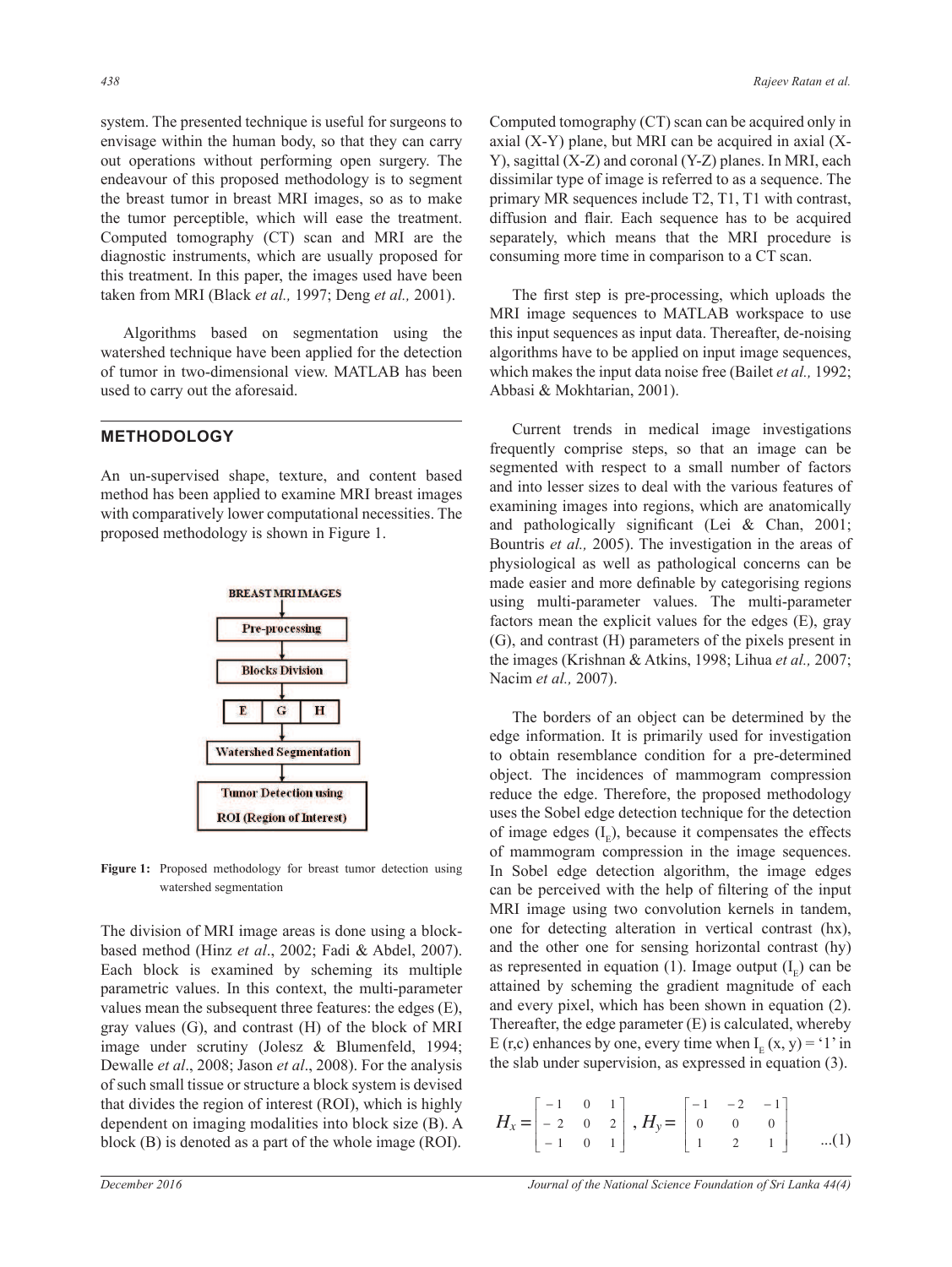$$
E_{(r,c)} = \sum_{(x,y)\in B} (I_{E_P} == 1) \qquad ...(3)
$$

where, B is the individual block under supervision.

 $G<sub>D</sub>$  value is calculated using the average pixel value  $(Iav<sub>s</sub>)$  of each image slice (S) for the total image slices (T) of an image dataset as given in equations (4) and (5). The 2-D image obtained into consideration from the MRI machine is of  $256 \times 256$  (i.e., 65536) pixels in one inch. Therefore in equation (4), the division term 65536 has been used.

$$
Iav_s = \frac{1}{65536} \sum I_p(x, y)
$$
 for two different types of breast N  
the two different breast MRI  
of fewer in Figure 2.

$$
G_D = \frac{\sum_{s=0}^{T} I a v_s}{T}
$$
...(5)

The gray parameters  $(G)$  for every individual slab<br>  $G$  the hand MDI improvements and individual of the breast MRI images are accrued, and is described using a binary image  $(I_T)$  by means of the  $G_D$  value, which is taken as a threshold, as shown in equation (6).

$$
G_{(r,c)} = \sum_{(x,y)\in B} I_p(x, y), \forall I_T(x, y) = 1 \quad ...(6)
$$

where, B is the individual block under supervision. The pixel strength for each and every individual slice has been considered for creating the threshold values. Therefore it provides the foundation for examining medical MRI images of the breast tumors patients (Gering *et al.,* 2002; Senaratne *et al.,* 2006).

 The contrast (H) may be used frequently for distinguishing the degree of dissimilarity in the pixel strength. In the proposed methodology, the computational algorithms analyse the dissimilarities, particularly in the case of sturdy contrast among items/objects in the MRI image  $I(x,y)$ .

The 'min./max. extend programme' for the 8-neighbourhood connectivity has been adopted in this method, in which min H and max H denote the minimum strength and maximum strength of contrast of the locality pixel  $\text{C8(I}_{\text{H}})$ , respectively as given in equation (7).

$$
I_H(x, y) = \left(\frac{I(x, y) - \min H}{\max H - \min H}\right) \times \max H \mid H \in C_8(I_H) \quad ...(7)
$$

 $\overline{a}$ 

 (2) with the superior value of contrast (H) parameter (Gupta In literature, tumor cells have been frequently linked & Undril, 1995).  $H_d$  can be obtained by summing the dissimilarity of a slab under supervision, which is as follows:

$$
H_{d(r,c)} = \sum_{(x,y)\in B} I_H(x,y) \tag{8}
$$

where, B is the individual block under supervision.

 The proposed work was implemented and tested on a IBM Think-Centre with i5 processor with 2 GB of RAM. The software tool used for analysing the data was MATLAB. To assess the performance of the projected techniques and algorithms, the research was carried out for two different types of breast MRI datasets.

 The two different breast MRI datasets were collected as shown in Figure 2.



Figure 2: Two different breast MRI datasets

Latest developments in medical image investigation normally comprise processes to divide an image into minute regions in terms of various parameters. These processes address various aspects to analyse the images into regions, which are pathologically and anatomically having an important influence. The study of regions of interest in pathological and physiological sense can be made simpler by categorising the regions using their multi-parameter values. The multi-parameter values are for the edges (E), local contrast (H), and gray values (G) of the pixels.

 $=\left(\frac{I(x,y)-\min H}{\max H}\right) \times \max H \mid H \in C_8(I_H)$  (7) space. This is accomplished by the algorithms' execution. The objects' borders can be dogged by its edge information, which is primarily used to obtain the resemblance criterion for any pre-determined object. The reduction of edge count for tumor images is due to the fact that the substance has been pushed aside and compressed by the growth of the tumor within a confined The corresponding results are depicted in Figure 3.

¨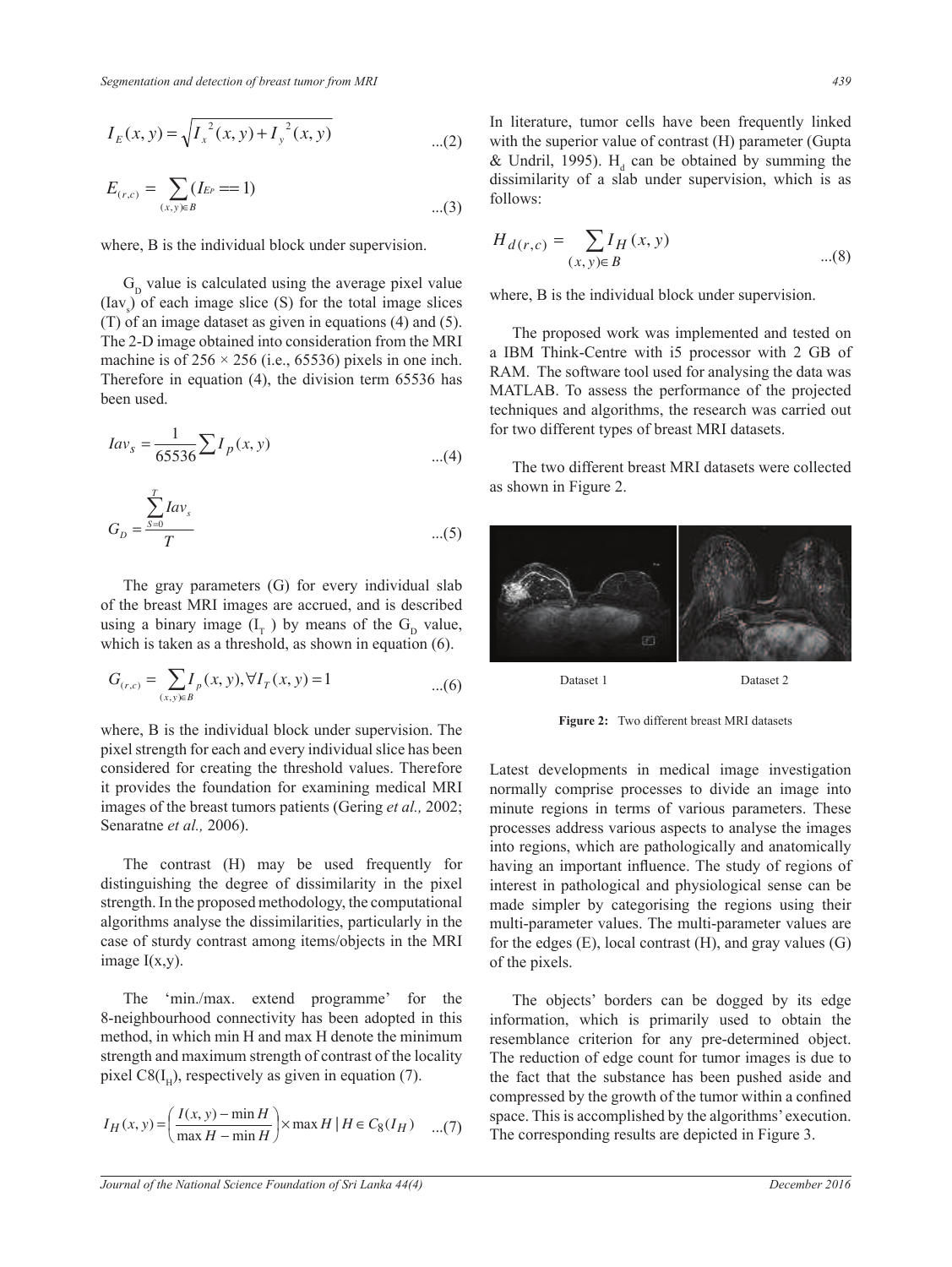

Figure 3: Edge images of two different breast MRI datasets

The threshold value of the binary image can be used to manage the gray parameter (G) for every slab of the breast MRI image sequences. The threshold value was determined by calculating the pixel concentration for each slice, which provides the foundation to analyse medical MRI images of breast tumor patients. The related results are demonstrated in Figure 4.



Figure 4: Binary images of two different breast MRI datasets

The amount of difference in pixel concentration is described by using the contrast (H). The differences in the cases of sturdy variation can be explored by a computational programme using watershed segmentation. The malignant tumor cells are illustrated as the intense portion in the MRI images of the breast. These cells comprise a highly proteinaceous fluid (Gupta & Undril, 1995; Haney *et al.,* 2001). Moreover, various contrast segments can be separated out using watershed segmentation by carrying out the algorithm in MATLAB simulation. The results are shown in Figure 5.



Figure 5: Contrast images of two different breast MRI datasets using watershed segmentation

The above results demonstrate that watershed segmentation splits the high contrast images from the MRI images. The segmentation of the tumor from the MRI images is our primary concern. The tumor is segmented after applying the ROI command in MATLAB. The simulation results are shown in Figure 6.



Figure 6: Constructed image after application of ROI command on two different breast MRI datasets

After the application of ROI command, the illustration obtained has been depicted in Figure 7.



Figure 7: Enhanced image of the area after application of the ROI command of two different breast MRI datasets



**Figure 8:** Segmented tumor image-2D of two different breast MRI datasets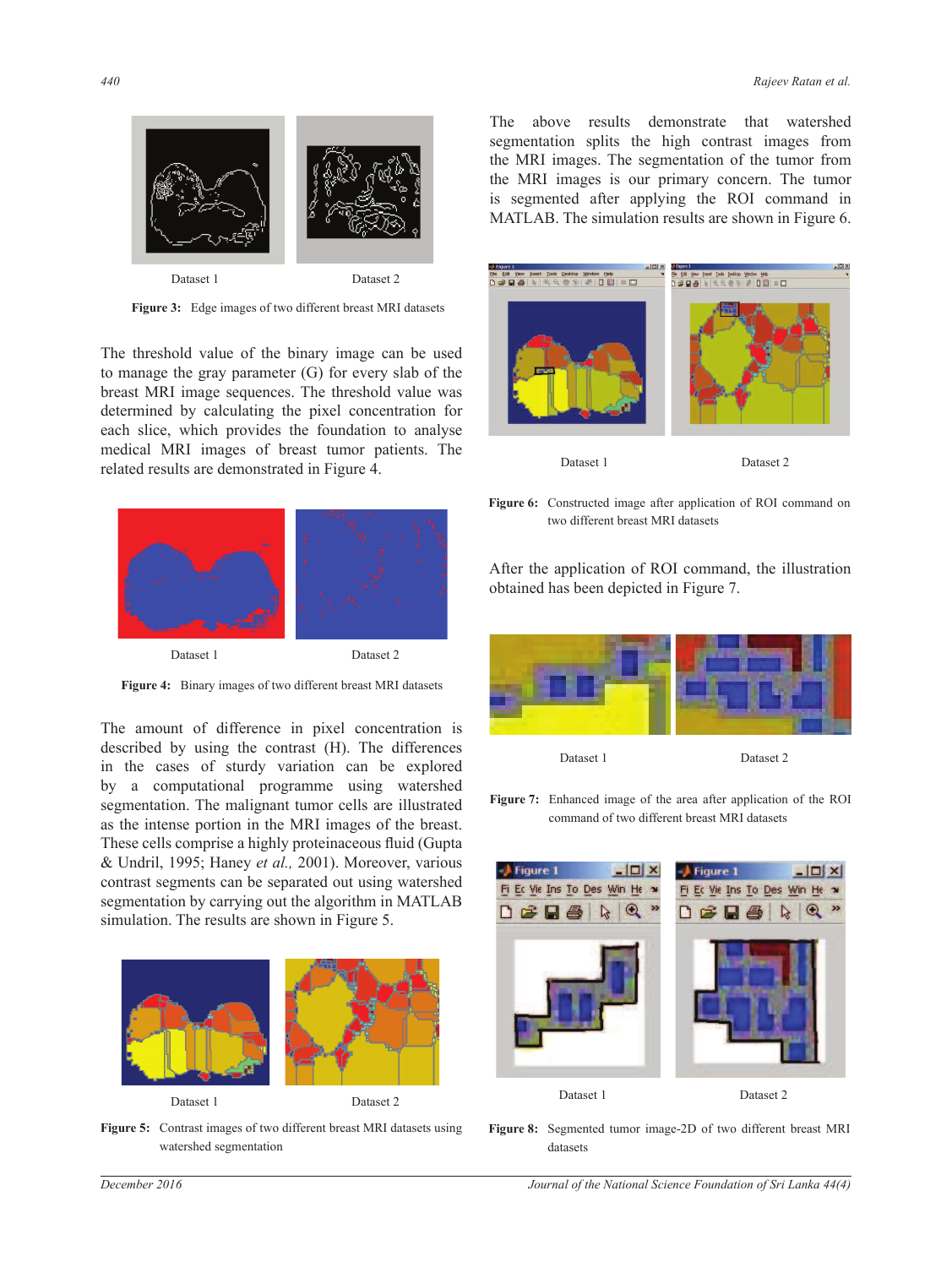Now, the tumor can be segmented by applying the watershed segmentation to Figure 7. The proposed algorithm can be executed to accomplish the aforesaid task, and the results are shown in Figure 8.

#### **RESULTS AND DISCUSSION**

Figure 8 depicts the two dimensional result, which has been represented in the shape of pixels in X and Y directions. Since the setting of display is  $1028 \times 768$ pixels on the screen of the monitor whose dimensions are 280 mm  $\times$  210 mm, one pixel's dimension appears to be 0.2734 mm  $\times$  0.2734 mm.

 Observing the extracted tumor from various positions, the tumor's dimensions in the first dataset appears to be comprised three layers, and the tumor's dimensions in the second dataset appears to be comprised four layers. The dimensions of the various layers for dataset 1 are tabulated (Table 1).

Table 1: Dimensions of the different layers for dataset 1

| Serial<br>no.  | Name of<br>layer      | Dimensions<br>(max) | Dimensions<br>(max) | App. area<br>$\text{ (mm}^2\text{)}$ |
|----------------|-----------------------|---------------------|---------------------|--------------------------------------|
|                |                       | (pixels)            | $(mm_{\ast}mm)$     |                                      |
|                | $1st$ Layer           | $27 \times 7$       | $7.38 \times 1.91$  | 14.09                                |
| $\overline{c}$ | 2 <sup>nd</sup> Layer | $28 \times 12$      | $7.66 \times 3.28$  | 25.12                                |
| 3              | 3 <sup>rd</sup> Laver | $9 \times 7$        | $2.46 \times 1.91$  | 4.69                                 |
|                |                       |                     | Total               | 43.9                                 |

Hence, the whole estimated area of the tumor is 43.9 mm<sup>2</sup> for dataset 1.

The dimensions of the various layers for dataset 2 have been tabulated (Table 2).

Table 2: Dimensions of the different layers for dataset 2

| Serial<br>no.  | Name of<br>layer      | Dimensions<br>(max)<br>(pixels) | Dimensions<br>(max)<br>$(mm_{\ast}mm)$ | App. area<br>$\text{ (mm}^2\text{)}$ |
|----------------|-----------------------|---------------------------------|----------------------------------------|--------------------------------------|
| 1              | 1 <sup>st</sup> Layer | $24 \times 12$                  | $6.56 \times 3.28$                     | 21.52                                |
| $\overline{2}$ | $2nd$ Laver           | $29 \times 7$                   | $7.93 \times 1.91$                     | 15.15                                |
| 3              | 3rd Layer             | $21 \times 4$                   | $5.74 \times 1.09$                     | 6.26                                 |
| 4              | 4 <sup>th</sup> Layer | $8 \times 6$                    | $2.19 \times 1.64$<br>Total            | 3.59<br>46.52                        |

Hence, the whole estimated area of the tumor is 46.52 mm<sup>2</sup> for dataset 2.

## **CONCLUSION**

It is clear from the results that if the parameters are appropriately set, a tumor can be successfully segmented by using watershed segmentation. The initialisation inside the tumor is not required in this method, whereas it is required in other methods. The effectiveness of this method can be demonstrated by visualising and quantitatively evaluating the segmentation results. When the contrast level is significantly different between the non-tumor and tumor regions, the performance of the watershed segmentation algorithm is superior. Nonhomogenous tumors can be segmented by this algorithm, which provides the non-homogeneity within the tumor region. It is manifested in this paper that automatic segmentation of the breast tumor can be achieved by the proposed methodology. The segmentation quality is far better than the manual segmentation procedure. It also accelerates the segmentation operation in operative imaging.

 Multi-parameter segmentation is found to be the best segmentation method among the various segmentation methods explored. The starting positions from the pointing contrivance can be collected and transferred to the segmentation section by extending the user interface in the main application, which in turn allows activation of the segmentation. The segmented image must be received by the main programme, and finally this programme presents the image as an opaque volume.

### **REFERENCES**

- 1. Abbasi S. & Mokhtarian F. (2001). Affine-similar shape retrieval: application to multi-view 3-D object recognition. *IEEE Transactions on Image Processing*  $10(1)$ : 131 - 139. DOI: http://dx.doi.org/10.1109/83.892449
- 2. Bailet J.W., Abemayor E., Jabour B.A., Hawkins R.A., Hoh C.K. & Ward P.H. (1992). Positron emission tomography: a new precise modality for detection of primary head and neck tumor and assessment of cervical adenopathy. *Laryngoscope* **102**(3):  $281 - 288$ .
- DOI: http://dx.doi.org/10.1288/00005537-199203000-00010 3. Black P.M., Moriarty T., Alexander E., Stieg P., Woodard E.J., Gleason P.L., Martin C.H., Kikinis R., Schwartz R.B. & Jolesz F.A. (1997). Development and implementation of intraoperative magnetic resonance imaging and its neurosurgical applications. *Neurosurgery* 41(4): 831 -845.

DOI: http://dx.doi.org/10.1097/00006123-199710000-00013

4. Bountris P., Farantatos E. & Apostolou N. (2005). Advanced image analysis tool development for the early stage bronchial cancer detection*. Proceedings of the World Academy of Science, Engineering and Technology (PWASET)* **9**í